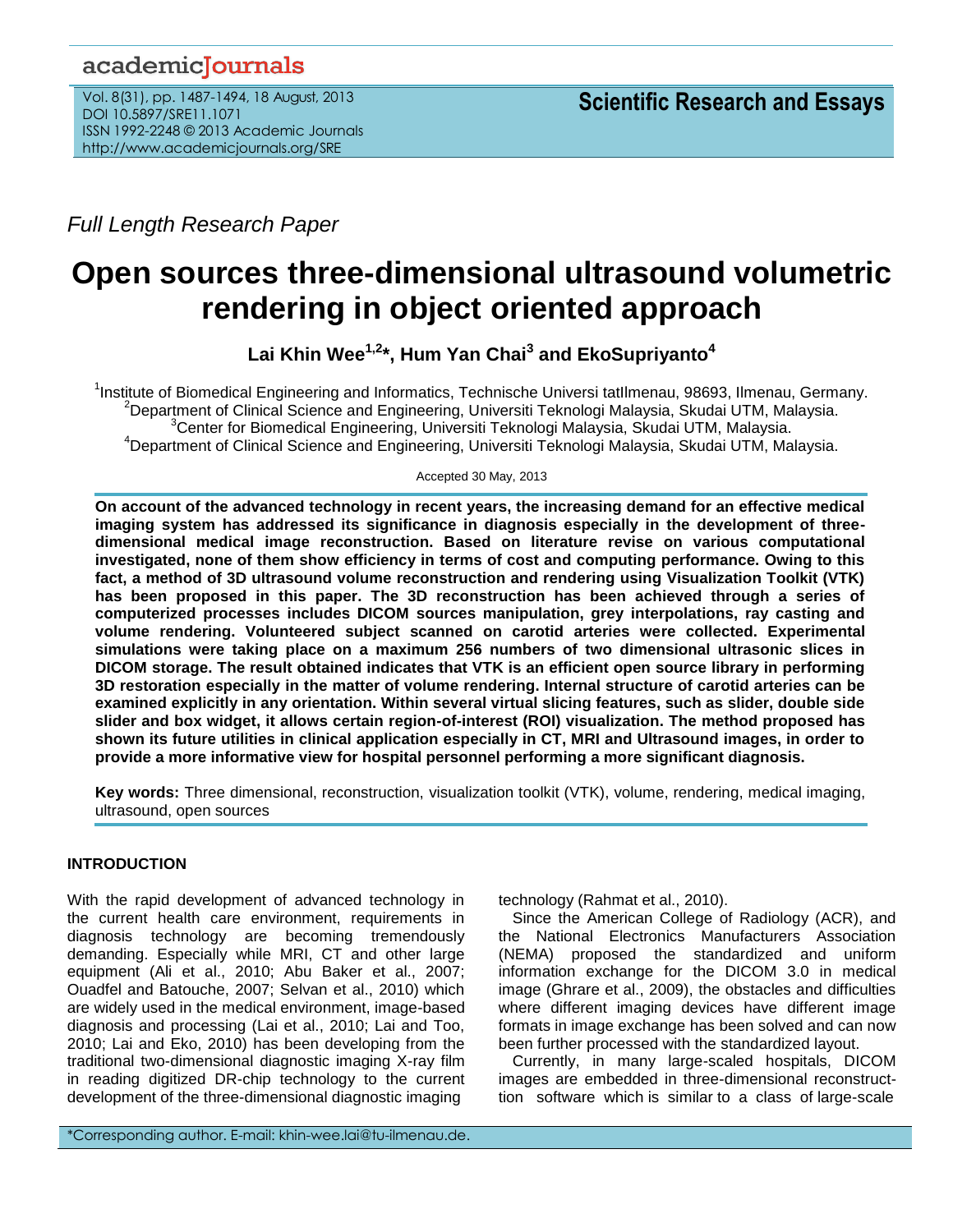image processing workstation system or treatment planning system. A major drawback of the work station system is the great consumption of computing processing and thus demanding hardware configuration is needed to perform the task. Therefore, prices are usually very high and consequently the establishment of such workstation is not affordable for many other small-scaled hospitals. Obviously, the software is not cost effective, moreover, only the related companies who developed the software are able to carry out the routine maintenance and this has created many difficulties and inconvenience.

Therefore, the development of smaller and efficient standard DICOM 3.0 medical image reconstruction system can be utilized to overcome the limitations mentioned above, at the same time, medium and small hospitals will own three-dimensional diagnostic imaging standards themselves (Selvaraj, 2010). This implementation can surely enhance the accuracy of the current diagnostic imaging system and perform further improved treatment for patients.

The main concept of volume rendering is to assign each individual voxel element with its Opacity, with the consideration of its light transmission, emission and reflection for every single voxels (Barillot, 1993; Byeonghun Lee, 2010; Herman, 1990; Treinish and Goettsche, 1991; Yemez and Schmitt, 2004). Transmission of light depends on the opacity of voxels; where light emission depends on the objectness, the greater degree of substance, the stronger the emitted light; and lastly, light reflection depends on the angle of surface and the voxel. In principle, volume rendering steps can be divided into projection, blanking, rendering and compositing. It can handle three-dimensional regular data and irregular data field of volume rendering (Rani and Nathan, 2009). The irregular data field can also refers to the structured data and unstructured data irregularities, such as finite element analysis and computational fluid dynamics data generally fall into this category, where in this type of data, the body elements of shapes variability and sizes variability reducing the algorithms efficiency.

So far, the research and development of irregular three-dimensional volume data is still remained a difficulty to be solved. On the other hand, the techniques for regular data field of volume rendering is more promising, it has four commonly used algorithms: Ray casting, Splatting, Shear-Warp and 3D Texture-Mapping Hardware. The basic idea of the three algorithms and features are elaborated below.

## **Ray casting**

Ray casting has sparked a lot of research literature in volume rendering algorithm (Knoll et al., 2009; Qin, 2008; Ray et al., 1999; Silva and Mitchell, 1997). The basic theory is based on the principle of visual imagery to construct an ideal physical visual model where each voxel can be seen as the transmission, emission and reflection of light particles, then base on its lightness model, according to the pixel properties like color and opacity, and the direction along the line of observation sight, finally, it forms a translucent images on the surface.

As shown in Figure 1, ray casting involves generating color and opacity values for each element in the data set and combining the values along the path of an imaginary ray fired through the data set. These values of color and opacity are then used to produce the pixel value for the final image.

## **Splatting**

This technique was specific developed to enhance the speed of volume rendering computing such as ray casting (Mueller et al., 1998; Neophytou and Mueller, 2005; Nichols and Wyman, 2010). However, the quality of the rendered image is affected. It differs from ray casting in the projection method. The projection is in iterated operations on the vowel depending on the opacity and the color of the voxel. A Footprint function is calculated for each voxel projection and the intensity distributed with a Gaussian function, thus calculating the overall contribution of its image and to synthesize to form the final image. This method mimics the way snowball was thrown onto the wall leaving traces of a diffusion-like phenomenon, hence the name "splatting." it has the advantage that the volume data storage in accordance with the order to access the object, and only voxels associated with the image projection are displayed, this has greatly reduced the number of physical data access, and thus the algorithm suitable for parallel operation.

In theory, the reconstruction functions using the same weights, splatting and the ray casting algorithm can generate the same quality of images. However, in practice, due to its difficulty of weight calculation, many approximation algorithms are used during computing and hence the image quality will decline.

## **Shear wrap**

Shear-Warp is currently considered as the fastest volume rendering algorithms (Basso and Dal SassoFreitas, 1998; Jürgen and Ulrich, 2003; Lai et al., 2011). It uses a voxel and images based on coding scheme. While traversing in image voxel, opaque and transparent areas of the image voxel are excluded. During the pre-processing, the voxel is classified according to the degree of opacity. Then go into the Run-Length Encoded, RLE stage. It follows by the implementation method similar to ray projection to render the image. The rendering process can be simplified as appropriate coded by cutting out the ray orthogonal voxel to the voxel layer in all, using the bilinear interpolation in traversing the voxel layer to get their samples, and then converted to the screen image.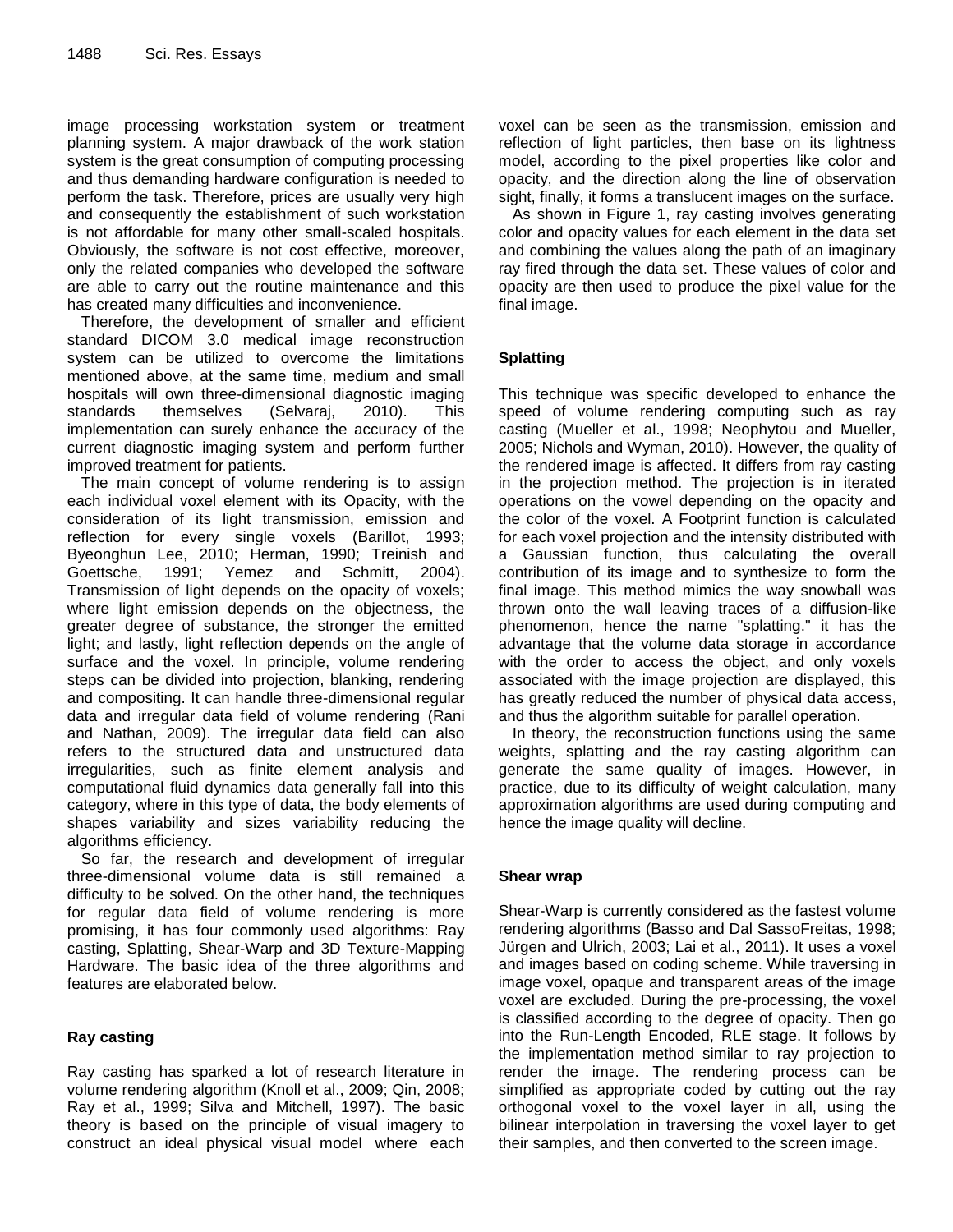

**Figure 1.** Concept of ray casting.



**Figure 2.** Multiples slices of two dimensional ultrasound images arranged in order.

#### **METHODOLOGY**

In this project, multi frames of DICOM ultrasound data were collected for three dimensional volume reconstructions. DICOM is also known as Digital Imaging and Communications in Medicine, which is specially used for medical digital imaging and communications. DICOM standard is jointly developed by the American College of Radiology (American College of Radiology, ACR) and the National Electrical Manufacturers Association (National Electrical Manufacturers Association, NEMA). The collected DICOM file is stored in 8 bit, and digital unsigned characteristic with the grey scale value between 0 and 255. The maximum numbers of frames stored are 256 frames, as shown in Figure 2. The order of these 256 ultrasound images need to be

arranged according to their priority in advanced. The scanned subject in the present studies is carotid arteries, with the resolution 641 x 598 using trans-abdominal 3.5 MHz ultrasound transducer with freeze capability.

#### **Architecture of visualization toolkit (VTK) pipeline design**

Visualization toolkit is specially designed for use in pipeline mechanism, it can process almost all the structure type of data, and provides a various type of data conversion or processing for a number of the corresponding classes. According to the type of raw data, different algorithm is used to achieve the results. Design and visual process can be built by user where different class of data conversion processing can be chosen and link to each other through the data channel. Converting raw data into an algorithm module so that the data types can be processed directly and obtain desired visualization result ultimately.

In the present project, vtkSource class object create a data source; then, vtkFilter class or its derived class process the data source object. It follows by vtkMapper class or its derived classes mapped pixel data, and then the vtkActor class or a derived class represents a drawing entity. Finally, the image is rendered by the vtkRenderer. By using VTK for three dimensional reconstruction developments, the main aim is to design appropriate lines, and set the parameters to meet the program needs. The Figure 3 shows the flow chart of VTK pipeline connection.

#### **Volume rendering computing design**

The raw data used in volume rendering is the DICOM format (Barillot, 1993; Jin and Jong, 2003; Tae et al., 2001). In general, volume rendering is similar to the basic flow chart as shown in Figure 4, but it is slightly more complicated than the surface rendering. The main difficulty of the proposed method is to place different transparency and color for each different grey value of image voxel. Currently, VTK making uses the class *PiecewiseFunction* to situate the transparency; such method can be achieved by using *Add Point* (grey value, transparency) algorithms, so that the 3D visualization effects can shows discrete grey values boundaries continuously. Nevertheless, to know the exact grey value of different organ structures is far from straight forward task, in other words, skin, bone, artery's boundaries and others having various discrete block of grey values.Therefore, it requires thorough fine-tuning to find suitable range of grey values.

In VTK, the class*Color Transfer Function* is used to set the color, which in fact provides a grey value to the RGB values of the map. It is used to add color to voxel with different grey scale value for visual effect enhancement. Last but not least, VTK volume rendering method is implemented by the *VolumeRayCastFunction*.

#### **Imaging interpolation with voxel concepts**

Voxel is the basic unit in three-dimensional where it can be formed by four points in each corresponding slices into a cube (Schroeder et al., 2006). It has the shape of a hexahedron on each side of the orthogonal axes; voxel uses the defined points to coordinate the direction of gradually increasing order, as shown in Figure 5.

In general, image data slices obtained by medical imaging equipment always contains a gap in space direction, the gap is much larger than the distance between the pixels extends. For example, slice CT, the layer pixel pitch is usually between  $0.5 \sim 2$ mm, while the spacing between the range of  $1 \sim 15$  mm. Therefore, we need to generate new sections by interpolation between the layers when we performed 3D image reconstruction. In the present ultrasound image experimental studies, the value is place to 3.57,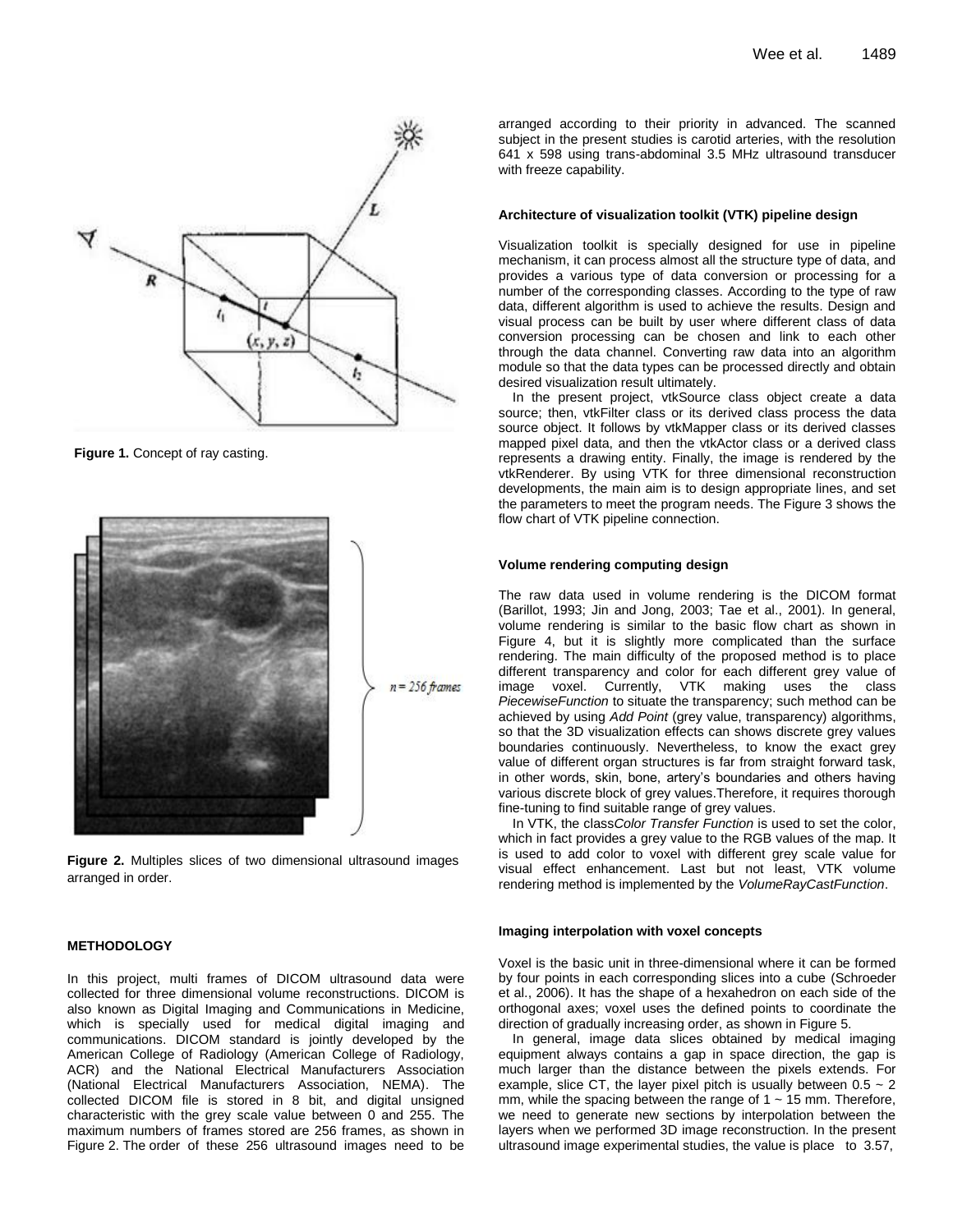

**Figure 3.** Classical VTK pipeline mechanism for three dimensional rendering.



**Figure 4.** Flow chart of proposed computing pipeline for three dimensional volume rendering.



**Figure 5.** Definition of voxel in three dimensional.

where it complies with the ultrasound machine's setting for imaging output generation.

Interpolation methods are mainly divided into two sorts (Basso and Dal SassoFreitas, 1998; Scheipers et al., 2010) the first type are based on image grey value interpolation methods, such as neighbouring method, linear interpolation (Muthaiah and NeelaKantan, 2008), spline interpolation (Al Bayati et al., 2009; Asamwar et al., 2010; Youness and Hassan, 2008) and others. Another kind is based on matching interpolation method. These methods are essentially for the gap which contains images from the adjacent common feature extraction. Image interpolation based on grey-based interpolation is implemented in the present studies. The advantage of this interpolation is conservative, accelerative computing and less demand on computing loading.

#### **Grey interpolation**

The terminology of grey interpolation is to add a number of "missing" slice images in original tomography images sequences (Grevera et al., 1996; Higgins et al., 1996). Existing interpolation methods are mainly grey neighbour interpolation, linear interpolation and high order nonlinear interpolation. Linear interpolation is often assumed the grey value in the Z direction changes linearly through two adjacent sections, corresponding to the pixel interpolation intercropping to estimate the corresponding point on the new gap grey. Identification of a new grey value of pixel images needs to use information of corresponding points on several layers of grey level.

Suppose the known tomography image V  $(x_i, y_j, z_k)$  and V  $(x_i, y_j, z_k)$  $z_k$  +1) interpolation between them out in a new layer of the image V (*xi, yj, z*). Interpolation algorithm using Nearest Neighbour, the new image  $V(x_i, y_i, z)$  of the grey scale value:

$$
V(x_i, y_j, z) = \begin{cases} V(x_i, y_j, z_k) & d \leq 0.2\\ V(x_i, y_j, z_{k+1}) & otherwise \end{cases}
$$
 (1)

Where  $d = z - z_k$ as the distance between point  $(x_i, y_j, z)$  to V  $(x_i, y_j, z)$ *zk).*

## **RESULTS**

The usefulness of two-dimensional image plane often depends on the physical structure for the region of interest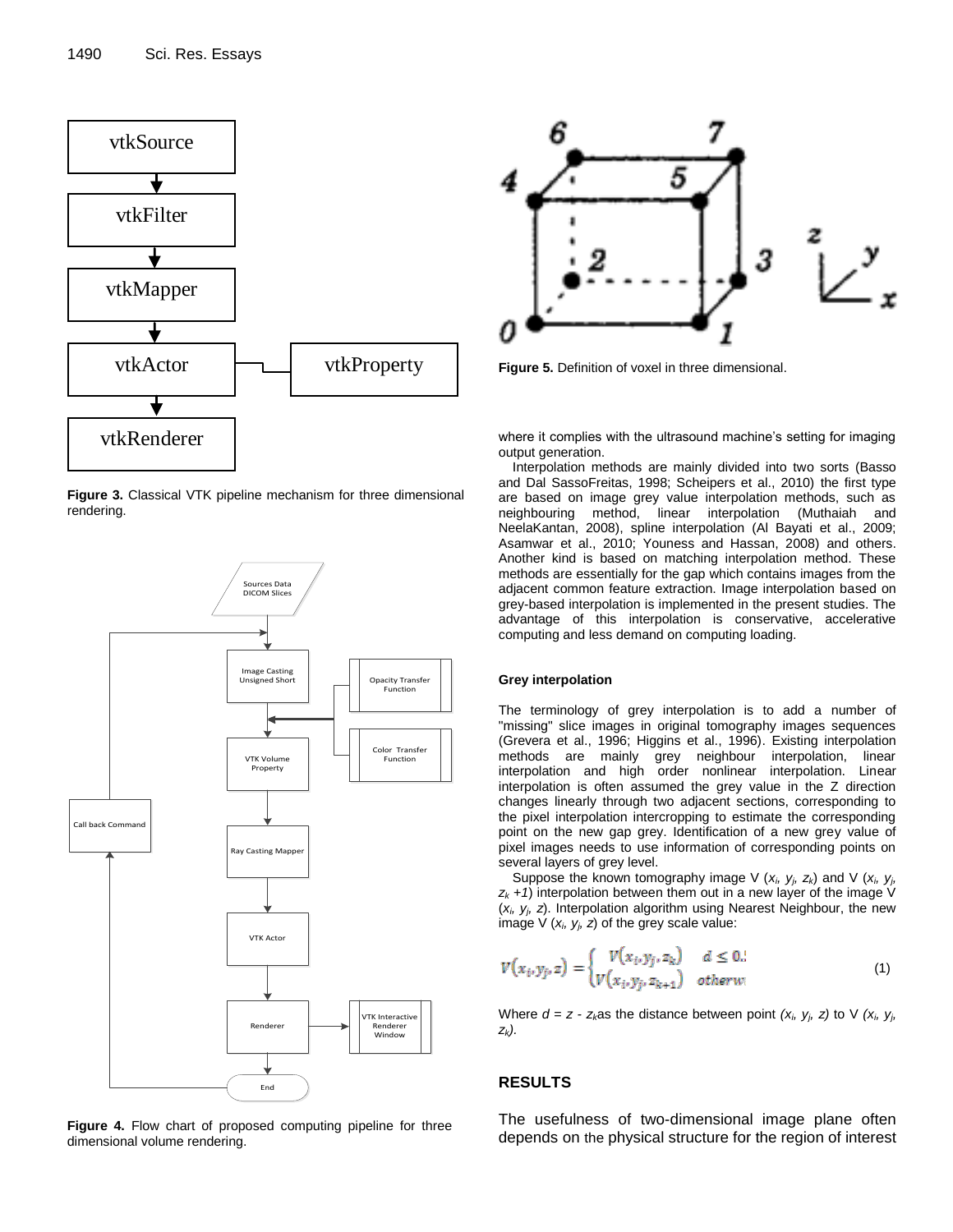

**Figure 6.** Three-dimensional volumes rendering with default values.

approach. However, for most of the existing medical imaging systems, it is difficult to generate the best spatial orientation two-dimensional image directly. This is because the structures of positioning and scanning orientation are generally subject to the structure and other physical limitations. Therefore, three dimensional imaging have higher value for the clinical application. In many occasions, it is crucial to identify and display the best two dimensional image plane from the three dimensional model.

Figure 6 shows the resultant three dimensional volumes rendering without interpolation. Therefore it can be observed that the results are poor in quality especially in the matter of z dimensional or space direction. The area of carotid arteries, which is the region of interest in this case are hardly to distinguish from the three dimensional model. Nevertheless, within appropriate parameters adjustment using the sub-library *OpacityTransferFunction*, and *Color TransferFunction*, it can be greatly improved and the internal image areas of carotid arteries are shown clearly, as shown in Figure 7.

When the whole volume image data are stored in the computer's memory, the image reorganization can be achieved interactively with some others external library such as the function of *vtkImplicitPlane*, which provide great three dimensional features like the cutting slider as shown in Figures 8, 9 and 10.

Figure 11 shows the function of *vtkBoxWidget*, which allows the users to change the view of the reconstructed three dimensional models. The users can also using it to select the region of interest, for close view, analysis and measurement.

### **DISCUSSION**

The complexity of volume rendering algorithm are including large amount of data storage and slow computation time. It is always a difficult problem for threedimensional visualization. In the present project, the focus of the volume rendering synthesis is to define the different grey value of image voxel with different transparency setting. Within different transparency settings, the effect of final displayed image is different.

## **Conclusion**

In summary, we have proposed a three dimensional reconstruction for volume rendering using VTK library. The volume rendering is applicable to multiple organ with CT, MR, or ultrasound scan image reconstruction, it is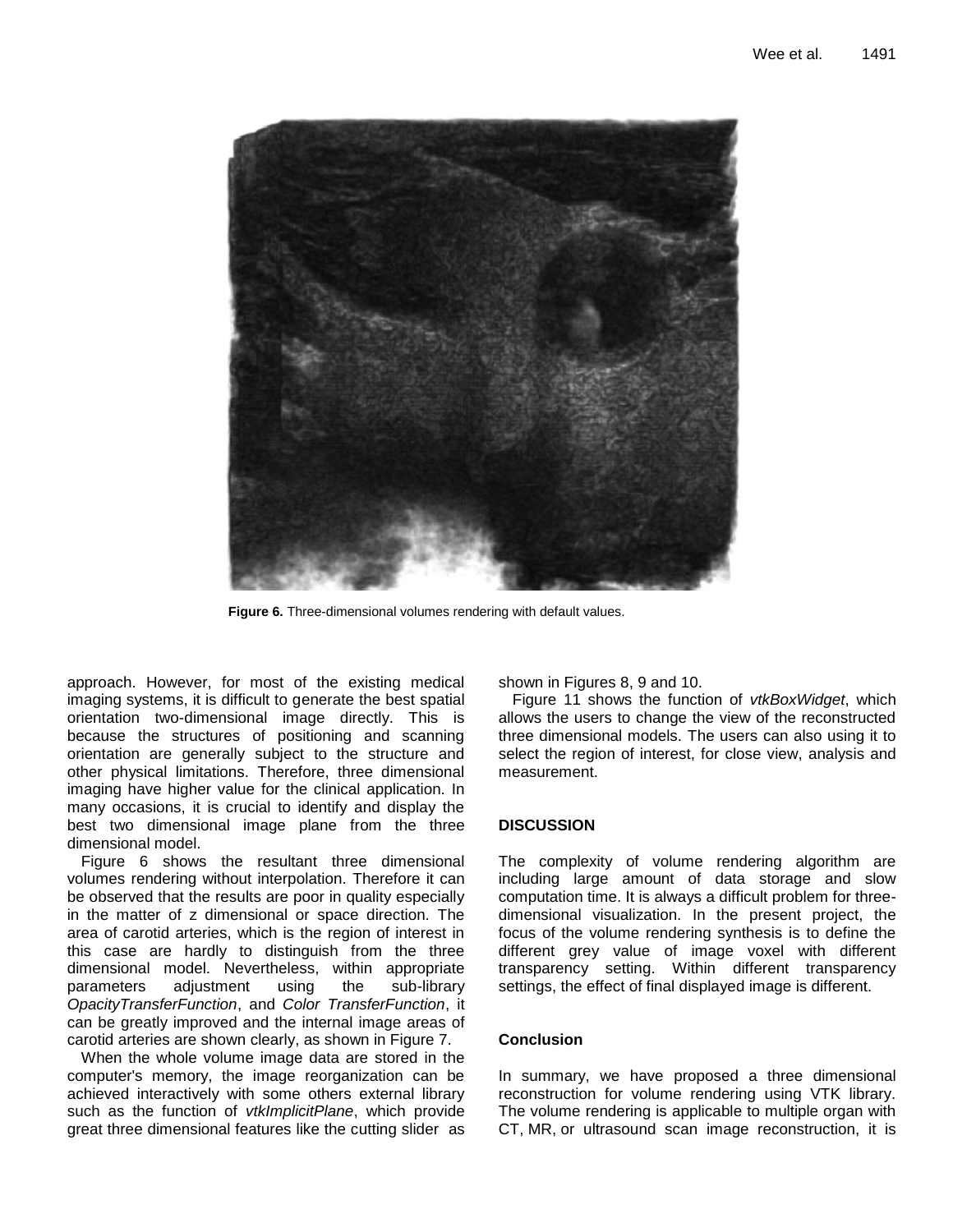

**Figure 7.** Three dimensional volumes rendering after adjusting specific volume property, however, the round area of carotid area still contains background cloud.



**Figure 8.** The background cloud can be removed by tuning additional filter, 3D anisotropic diffusion.



**Figure 9.** Front view from the cutting slider, perfect view for measurement on three dimensional carotid arteries.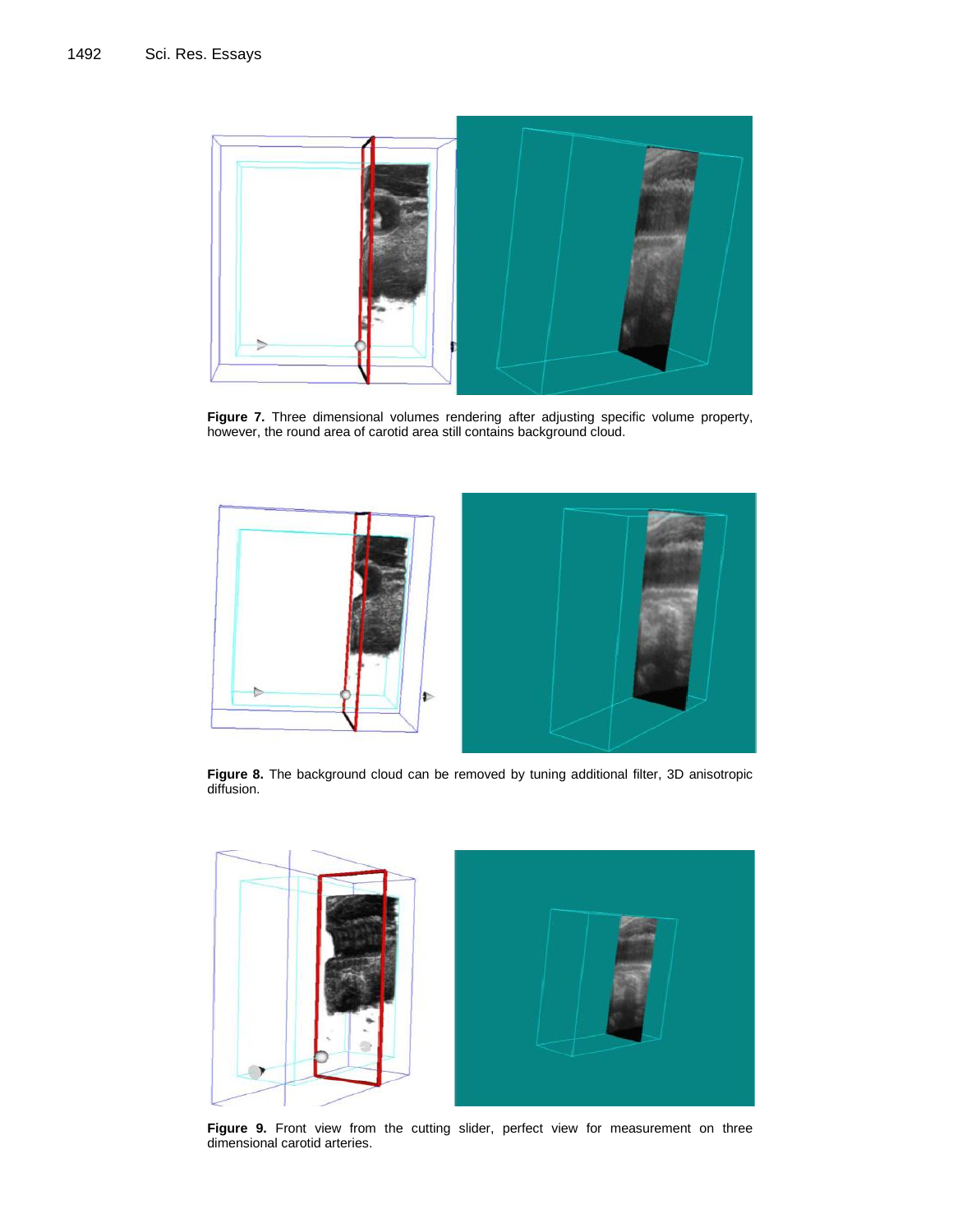

**Figure 10.** Double side cutting slider, allow user to view from both angle (left and right) direction.



**Figure 11.** Box widget allows for ROI visualization.

more beneficial to observe the lesion and the normal organ or tissue between the spatial relationships, and it have a greater significance in practical clinical applications. Findings showed that the system is able to produce promising results.

## **ACKNOWLEDGEMENTS**

The researchers are so indebted and would like to express our thankfulness to Prof. Dr. -Ing. habil. Jens Haueisen and Dr. rer. nat. Uwe Graichen for their supporting, comments and guidance throughout the project. We would also like to thank DAAD – Deutscher Akademischer Austausch Dienst for the financial support to the student who conducted the project at TU-Ilmenau, Germany. Our appreciation also goes to all the members of BMTI, Technische Universitat Ilmenau, Germany, for their ideas and support to the project.

#### **REFERENCES**

- Ali AD, Swami PD, Singhai J (2010). Modified curvelet thresholding algorithm for image denoising. J. Comput. Sci. 6:18-23.
- Abu Baker AA, Qahwaji RS, Aqel MJ, Al-Osta H, Saleh MH (2007). Efficient pre-processing of USF and MIAS mammogram images. J. Comput. 3:67-75.
- Al Bayati AY, Saeed RK, Hama-Salh FK (2009). The existence, uniqueness and error bounds of approximation splines interpolation